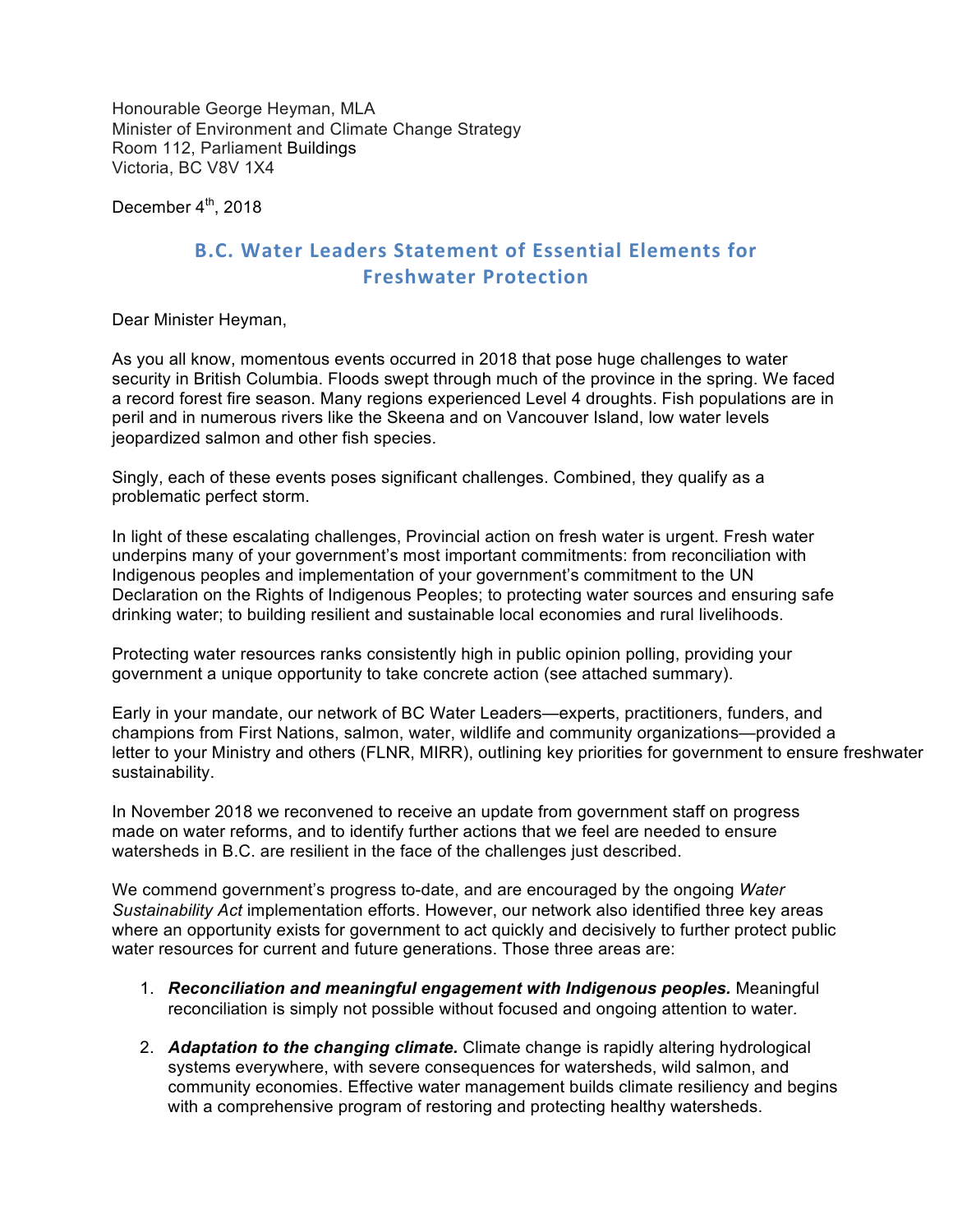3. *Conservation and adequate funding for water management and monitoring.* Water conservation must be an overarching objective. Adequate water pricing and monitoring provides the foundation for conservation. Effective water management costs money and requires funding to ensure decisions and operations are based on sound science, monitoring and best practices.

We believe your government has an unparalleled opportunity to act on these three priorities and build a better B.C. **The attached document outlines the detailed actions needed to make this happen**.

The B.C. Water Leaders Network has the necessary experience, expertise, resources and access to communities to help advance a revitalized freshwater agenda. We stand ready to support implementation of these priorities and to build momentum in support of government action to protect and secure B.C.'s freshwater legacy.

We would be pleased to send a delegation to discuss each of the priorities laid out in this document with you and your colleagues in the coming weeks, or early in 2019. Please contact Co-Chair Rosie Simms (water@polisproject.org) with your response and to confirm follow up meetings.

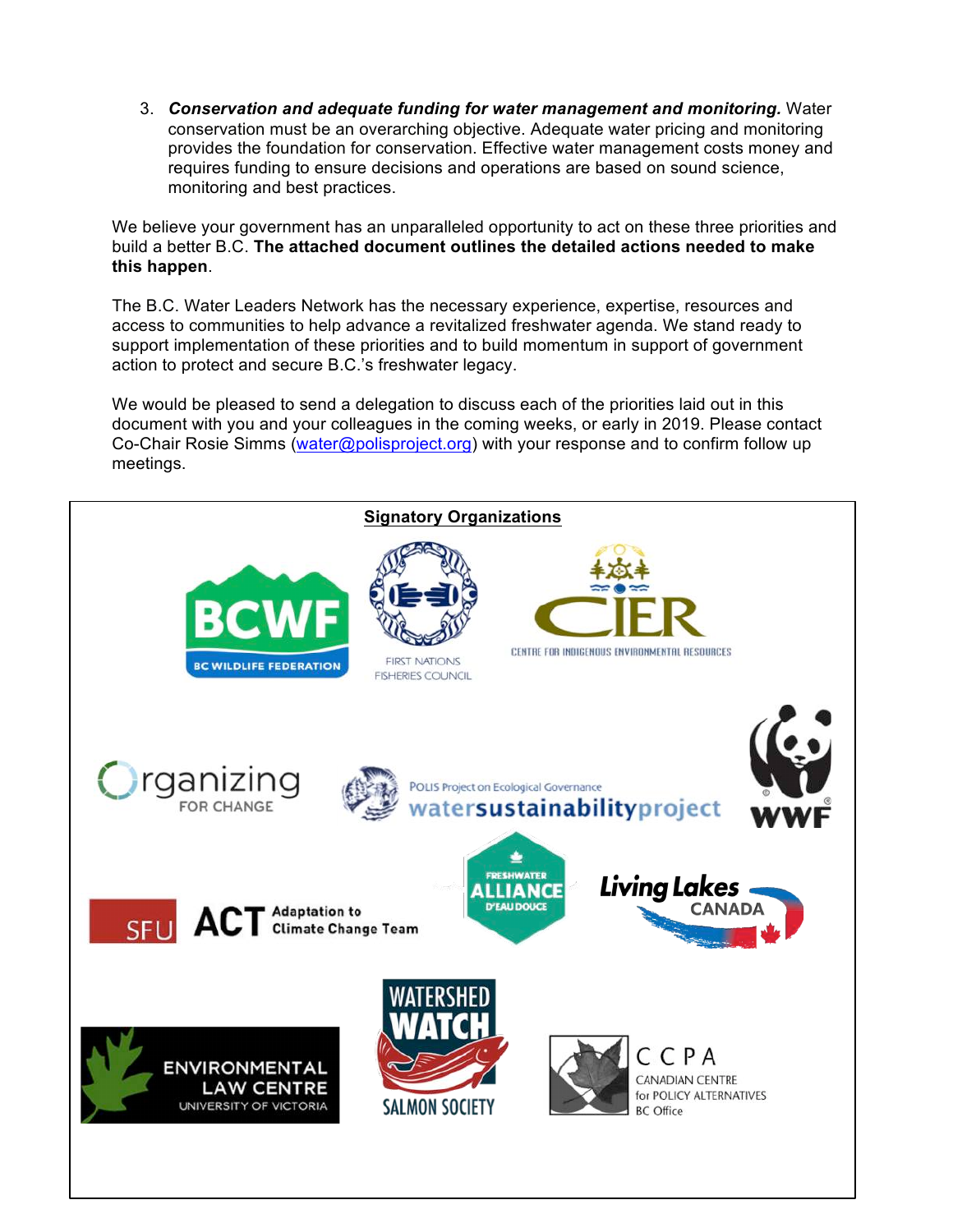# **Essential Actions to Ensure Freshwater Protection**

#### December 2018

The B.C. Water Leaders network commends the recent progress by government related to fresh water, in particular the Nicola Government-to-Government Agreement on watershed sustainability, and the Hullcar Aquifer Review and initial implementation efforts. We are encouraged by the headway the Ministries have made in advancing the *Water Sustainability Act*, and the ongoing efforts to engage Indigenous governments and organizations. Our network of water leaders and funders was also inspired by Minister Donaldson's remarks at our social function in early November, in which he emphasized the importance and priority of water both for his Ministry, his constituents, and for the province as a whole.

As introduced in the accompanying covering letter, our group of B.C. water leaders has identified a number of key priorities to advance in the coming year. Additional detail is provided here to support government's efforts to act on water. We reiterate our offer to continue to meet with government staff and Ministers in the implementation of these freshwater priorities.

## **Reconciliation**

# *Priority #1: Advance reconciliation with respect to freshwater planning and decision-making.*

This government has committed to reconciliation (including implementing UNDRIP and the Truth and Reconciliation Commission Calls to Action) across all Ministries. Working in Government-to-Government forums with Indigenous nations on freshwater priorities is the key to reconciliation.

#### *Specific actions needed for the next 12-18 months*

- $\checkmark$  Resource and support a robust First Nations WSA Engagement Framework, via the work that has begun in partnership with the First Nations Fisheries Council to establish a new approach to Indigenous engagement on WSA policy and regulations.
- $\checkmark$  Resource and support 3 additional Environmental Stewardship Initiatives.
- $\checkmark$  Advance Indigenous partnerships (and watershed co-governance) through two additional watershed governance pilot projects, modeled on the successful Nicola Watershed Governance pilot. These additional pilots should have good regional coverage—options could include land use and water-centric planning in the Skeena, and support for integrated planning and co-governance arrangements on Vancouver Island. These pilots should explicitly be designed to help government develop the necessary regulations and policies to support *Water Sustainability Act* implementation, and lay the groundwork for a deploying a larger program in additional (5-10) regions in the coming years.

*What British Columbia stands to gain:* True reconciliation means Indigenous and non-Indigenous communities need to be working collaboratively at a watershed level to maintain sustainability and resilience. Without reconciliation, local economic development and sustainable resource management will simply not be possible.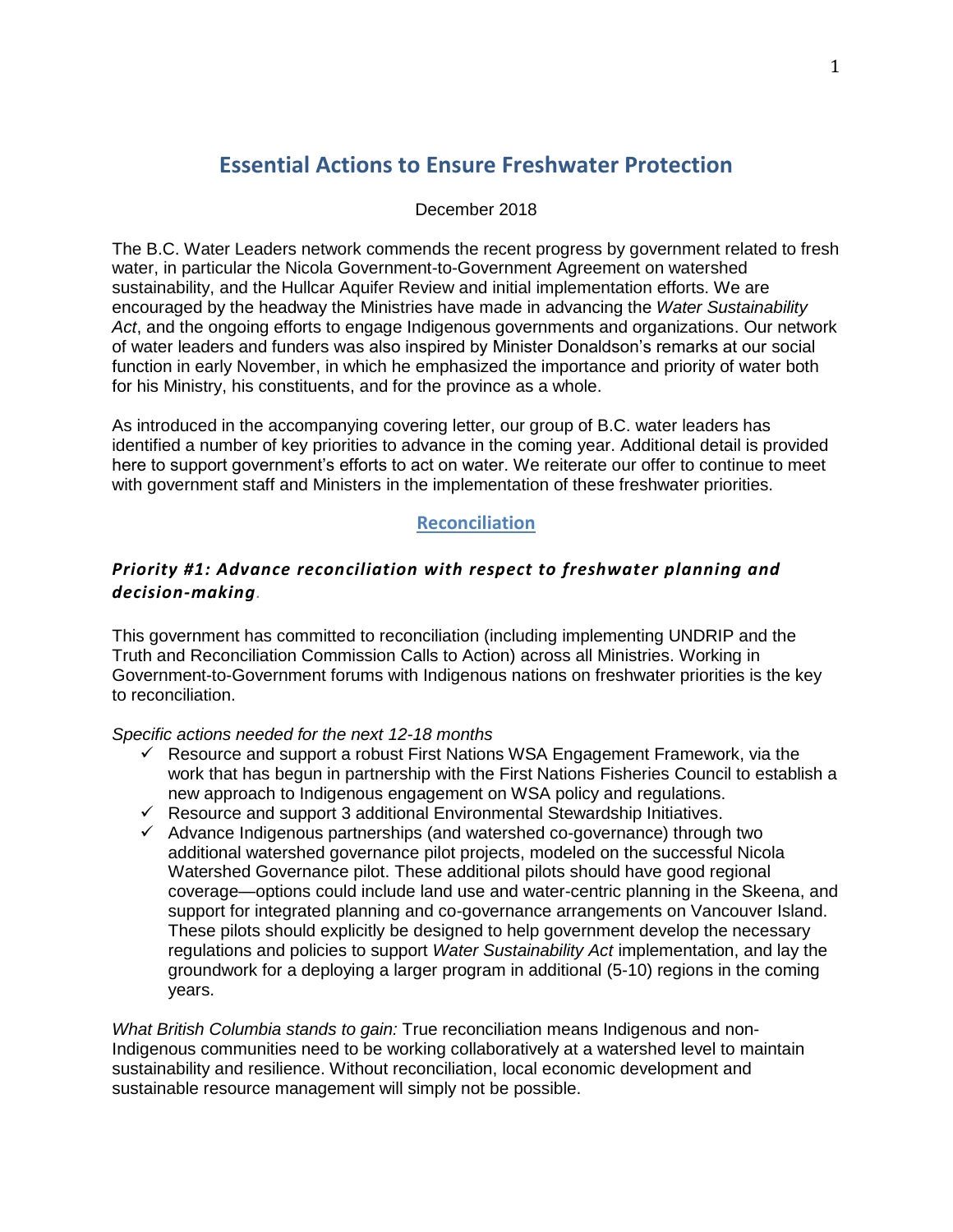# **Adaptation to the Changing Climate**

# *Priority #2: Place water at the center of a modernized strategic land use planning regime.*

We support the new government land use modernization initiative. Effectively preparing for a changing climate will require new approaches to land use and water management. We emphasize that sustainable land use planning cannot succeed without explicit attention to the synergies and connections between land and water. While we acknowledge the Nicola Government-to-Government initiative as a critical forum to begin bridging land use and water planning, further opportunities are needed to test out a variety of different policy and regulatory tools that address a range of land use issues. We urge a strong and explicit link between land and water use planning in developing the land use modernization program in FLNRORD.

#### *Specific actions needed for the next 12-18 months:*

- $\checkmark$  The Environmental Stewardship Initiative and commitments must be tied explicitly to sustainable freshwater management and co-governance, and thus should be specifically used as opportunities to implement key provisions of the *Water Sustainability Act*, including:
	- o Water Objectives;
	- $\circ$  An environmental flows regime (including an environmental flows regulation);
	- o Enhanced drought preparation and planning; and,
	- $\circ$  Water Sustainability Plans to demonstrate the range and power of the WSA as a tool to build resilient local economies while balancing sustainability.
- $\checkmark$  Follow through on recommendations from recent detailed independent expert reports for professional reliance and source protection. Specifically, we endorse the proposed changes identified in the 2018 *Final Report of the Review of Professional Reliance in Natural Resource Decision-Making,* and the 2017 report: *From Crisis To Solutions: Towards Source Water Protection and Nutrient Management in the Hullcar Valley*.
	- $\circ$  As a first step, our group would like a detailed government response to these recommendations and are willing to support the work needed to bring these recommendations into effect.

*What British Columbia stands to gain:* A long-term, preventative approach to address cumulative impacts; build resiliency in the face of climate change; support healthy wild salmon populations; and reduce conflict on the land base through more engaged local interests and stronger rural economies.

#### *Priority #3: Build a B.C. Water and Climate Resiliency Strategy*

Extreme droughts and floods are amplified by a changing climate and will be part of B.C.'s future. These extreme events will have severe implications for community security and economy, wild salmon, and long-term watershed health. A *Water and Climate Resiliency Strategy for B.C.* would integrate a range of mechanisms to build water resilient ecosystems and communities in B.C.'s diverse regions.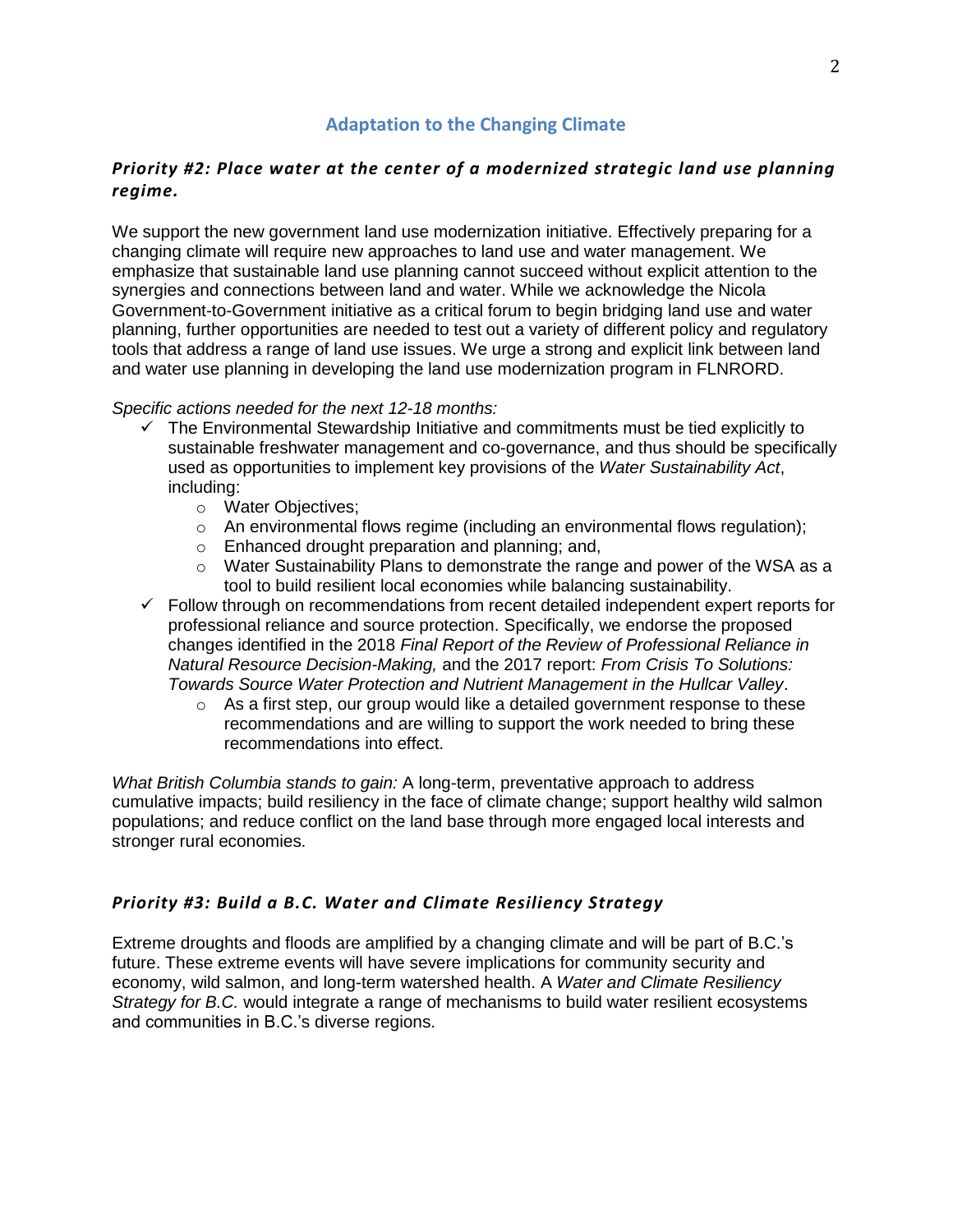*Specific actions needed for the next 12-18 months:*

- Develop and implement a *Water and Climate Resilience Strategy* that would include:
	- o A province-wide environmental flows regulation (as part of the *Water Sustainability Act*): the primary precautionary approach to drought and ensuring water for salmon and healthy watersheds.
	- $\circ$  As part of robust land use planning processes (see #2 above), reduce forest disturbance and implement riparian restoration to protect rivers and salmon; implement fish-friendly flood control; set WSA Water Objectives for quality and quantity; and include regional drought and flood plans.
	- o Review the *British Columbia Drought Response Plan* and ensure sufficient regulatory tools and resources are available to decision-makers to anticipate and respond to regional drought by reducing water use during periods of water scarcity.

*What British Columbia stands to gain*: Enhancing water resiliency is urgently needed to support wild salmon, ensure climate adaptation, and protect community drinking water sources. This can be achieved only by ensuring sufficient water for nature. A focused water-centric resilience approach will help shift British Columbia away from the current expensive and unsustainable perpetual crisis management approach, to instead be prepared to adapt and respond as the full impacts of a changing climate become apparent.

## **Conservation and adequate Funding for Water Management and Monitoring**

#### *Priority #4: Provide adequate resources to implement the innovative legal, policy, and management tools needed to protect freshwater.*

An identified barrier to the effective deployment of many of the tools outlined in this document is insufficient resources and staff capacity. Water protection must be a government priority that includes additional staffing (e.g. for monitoring, planning, and enforcement) and resources for aquifer mapping, tracking water use, and preparing for droughts, floods and a changing climate. Ensuring adequate financial resources is critical to ensure B.C. can effectively prepare and deploy the legal protections available in the WSA and beyond.

No one simple funding solution exists—instead a mix of sustainable funding options must be pursued.

*Specific actions needed for the next 12-18 months:*

- Create a *Water Sustainability Fund*. This separate fund should be made available immediately to support watershed-based activities led by Indigenous and non-Indigenous communities to contribute to the economic and environmental transition that is required in rural B.C. Critical activities include local stewardship initiatives, riparian and habitat restoration efforts, and area-based planning, Many examples of such funds exist, including the previous *Living Rivers Trust.*
- $\checkmark$  Prioritize a review of water rentals and increase rentals for major users to promote water conservation and efficient use, and ensure sufficient resources are available to fully implement the *Water Sustainability Act* (e.g. increasing monitoring, and completing watershed governance pilots across the province)*.* A review of water rentals was a core government platform commitment, and strong public support exists for government to review the price industrial users pay for water and ensure these are fair.